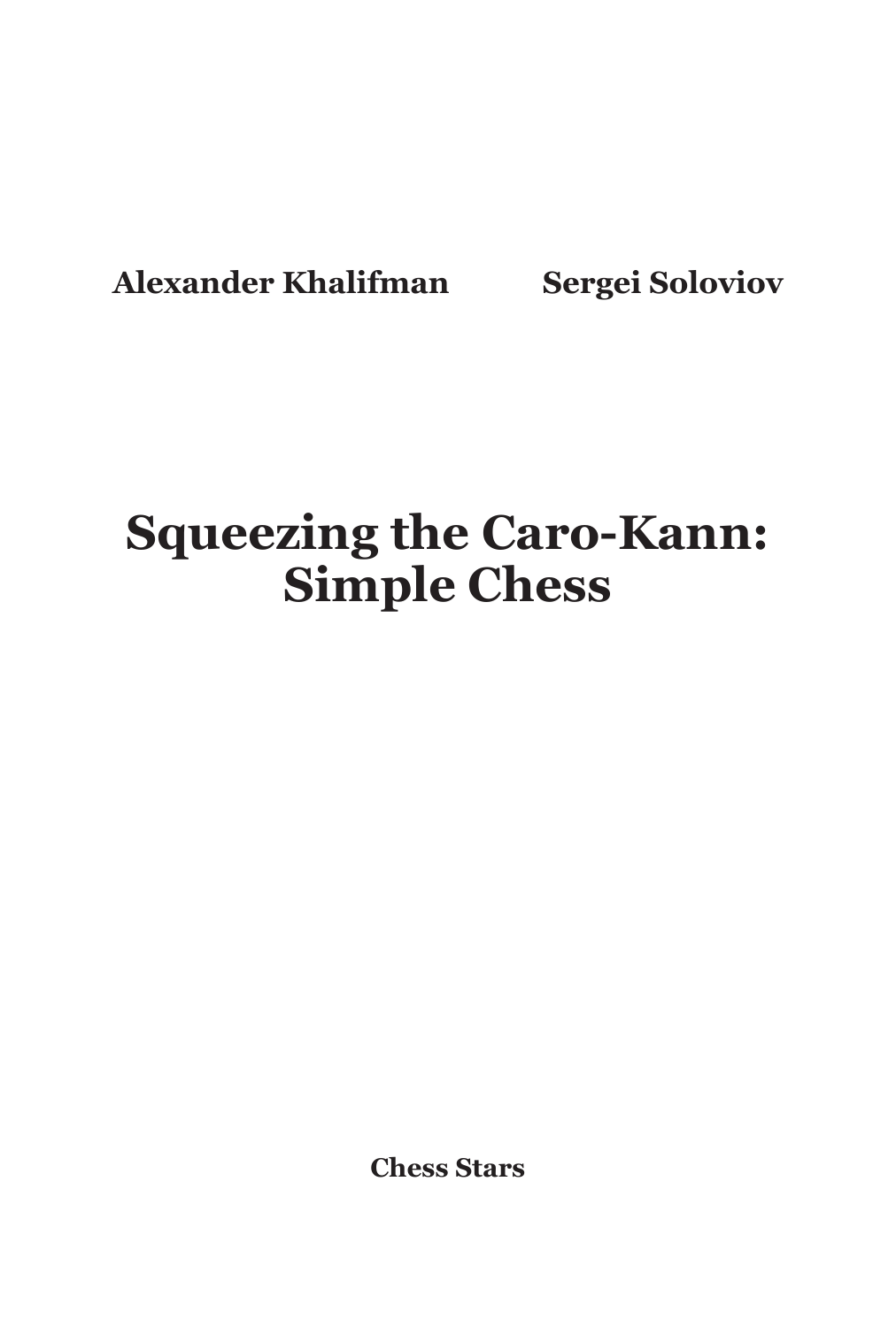#### **Bibliography**

#### **Books**

A Practical Black Repertoire with d5, c6 (vol.2) by Alexei Kornev, Chess Stars 2017 Bologan's Caro-Kann by V.Bologan, New in Chess 2018 Playing the Caro-Kann by Lars Schandorff, Quality Chess 2021

#### **Electronic/Periodicals**

Chess Informant New in chess Yearbook

Bestlogic Database Chessbase online database ChessOK Correspondence Database Correspondence Database FICGS DataBase GameKnot Database ICCF Database LSS Database Mega Database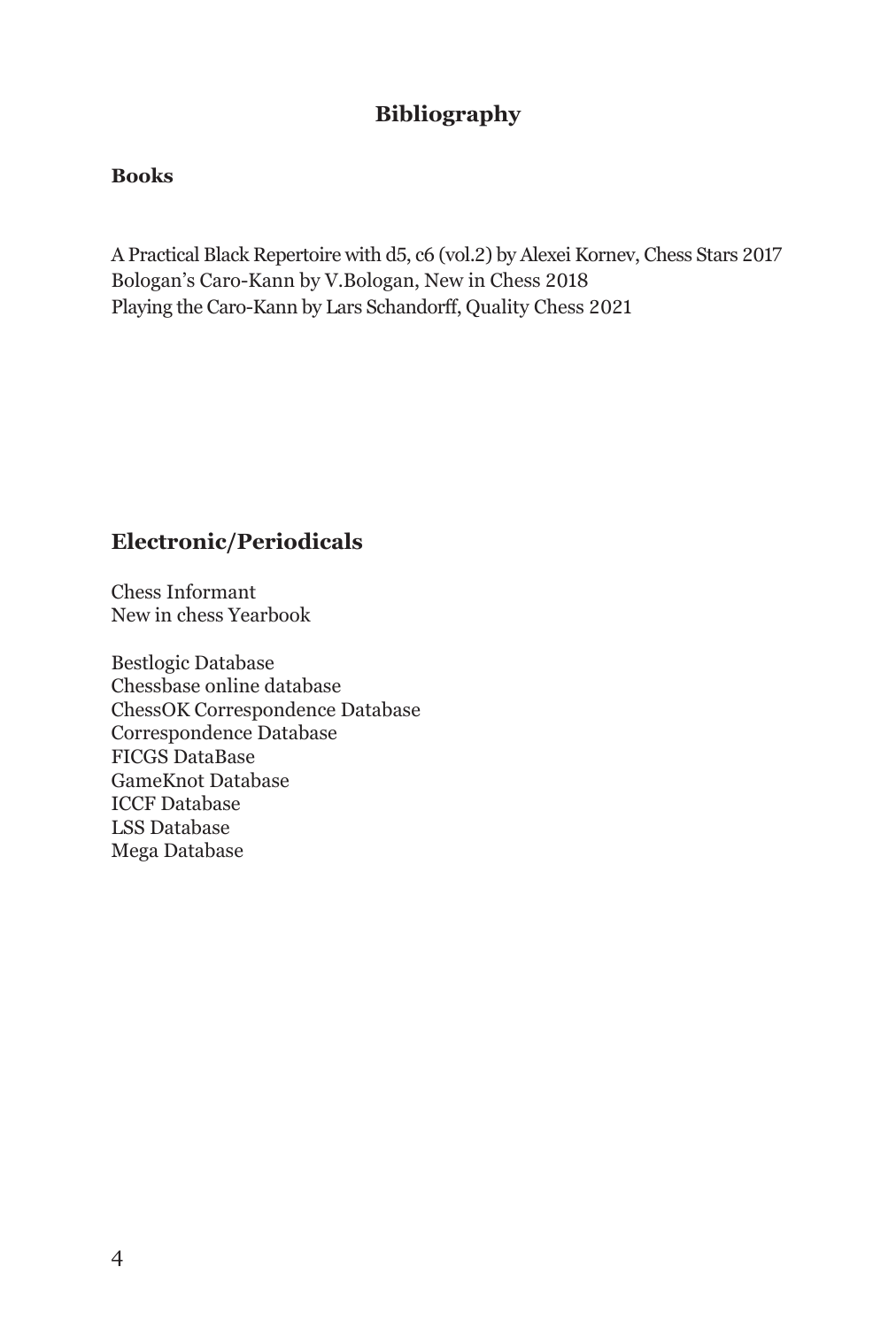## **Contents**

|--|--|

## **The Caro-Kann Exchange Variation 1.e4 c6 2.d4 d5 3.exd5 cxd5 4.Bd3**

## **Part 1. Setup without h3**

| $\mathbf{1}$   |                                                             |  |
|----------------|-------------------------------------------------------------|--|
| $\mathbf{2}$   |                                                             |  |
| 3              |                                                             |  |
| $\overline{4}$ |                                                             |  |
| $\overline{5}$ | 4 2c65.c3 2f66. \$f4 Rare: A) 6 曾b67. 曾b3; B) 6 e67. 2d2 70 |  |
| 6              | 4 2c65.c3 2f66. \$f4 \$g47. Mb3w/o 7 Mrc8&7 Md7 84          |  |
| 7              |                                                             |  |
| 8              | 4 2c65.c3 2f66. 金f4 gg47. 曾b3 曾d78. 2d2111                  |  |

#### **Part 2. Setup with Early Move h3**

| 9 4 2f6 5.h3; 4 2c6 5.c3 曾c7 6.h3 132          |  |
|------------------------------------------------|--|
|                                                |  |
|                                                |  |
| 12 4 2c6 5.c3 2f6 6.h3 e5 7.dxe5 2xe5 8.2f3178 |  |
|                                                |  |
|                                                |  |
|                                                |  |
|                                                |  |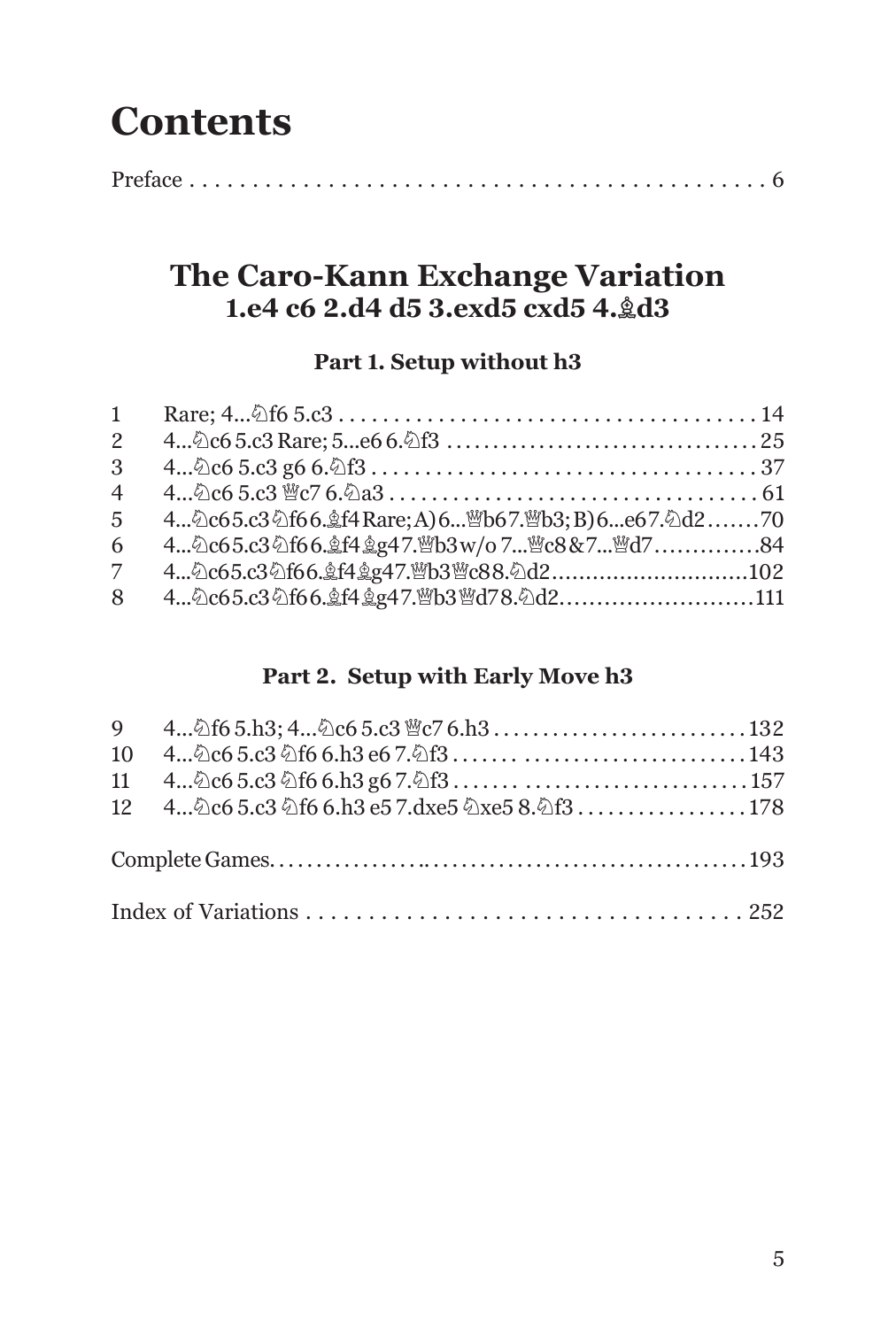## **P R E F A C E**

*With this book we are trying to test a very original approach – to fight Black's minimalist treatment of the opening with equally minimalist counter-measures with White.*

Dear reader,

The authors of this book would like to recommend to you an economical and quite promising method for White to fight against the Caro-Kann Defence – the Exchange system  $(3 \text{.exd}5 \text{ c} \text{xd}5 4 \text{.} \& d3)$ . Still, before dealing in detail with the ideas and the variations, we should like to raise the subjects of history and psychology. This will help us to explain our choice and to debunk some harmful, but still current, stereotypes.

Nearly 150 years have passed since the respected maestros Horatio Caro and Marcus Kann invented their Caro-Kann Defence. It is almost impossible for us to understand their motives, but in the second half of the 20th century this opening acquired a quite deserved reputation.

It is considered to be a solid and reliable defence and even extremely difficult to beat, (naturally, in some very good hands...). Black's position is admittedly a bit passive, but this is compensated in most cases by the fact that he has no chronic weaknesses or "bad" pieces (you can see here the contrast with the somewhat similar French Defence, in which Black must worry constantly about his miserable light-squared bishop).

White has several well-tested ways of obtaining a slight advantage (we have in mind the main classical variation  $3.\&c3$  dxe4 4. $\&x$ e4), but from the black point of view the key-word here is "slight". After the opening there usually arise very simple positions, at least from the strategic point of view, although this simplicity is sometimes deceptive. On the other hand, nowadays, just as before, Black does not need any substantial or detailed opening knowledge to play the Caro-Kann Defence successfully. He is not striving to obtain complete equality, as after 1...е5, and is not fighting to seize the initiative after a single imprecision by the opponent, as after the move 1...с5. But still, in contrast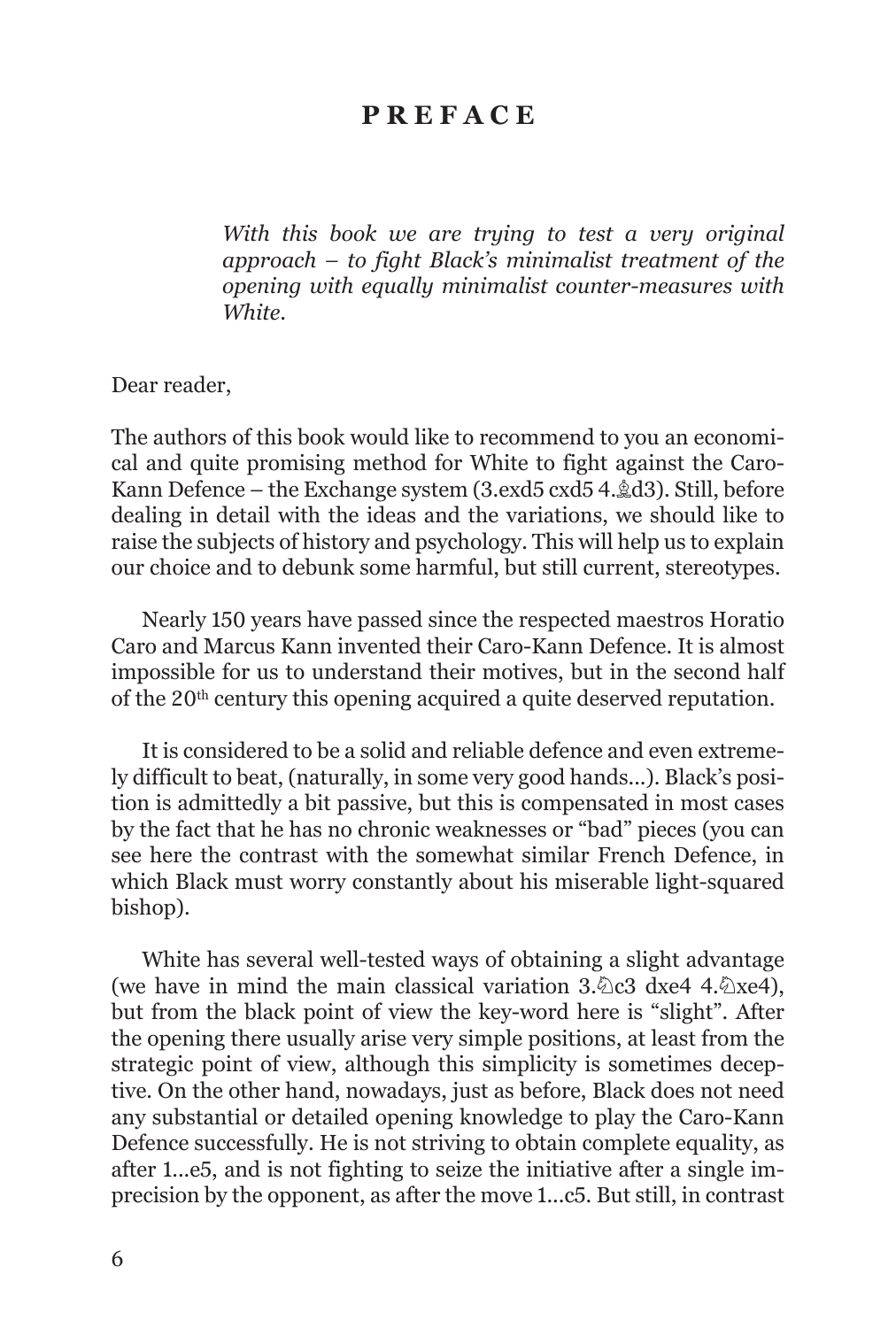to the above-mentioned possibilities, in order to play the move 1...с6 regularly, without the risk of an immediate opening disaster, it would be sufficient for Black to be acquainted with several thin opening booklets. This approach to the opening had (and still has) numerous adherents and it is not surprising that the ex-World Champions Tigran Petrosian and Anatoly Karpov were among them.

This was how the situation stood round about the year 1990. There are many people who might think that it is almost the same nowadays, but plenty of time has passed since then.

Bearing in mind everything we have mentioned so far, it might seem that for White to combat the Caro-Kann Defence using an economical, minimalist approach would be in many ways mirror Black's approach, and therefore would not seem very reasonable. Indeed, why struggle for a minimal advantage if it is there in any case? Why try to avoid the theoretical jungle, where none exists? Why transfer the struggle to strict positional channels, when this is exactly what the opponent is striving for? All this quite sensibly and understandably explains why, in the last century, despite some individual attempts even by the strongest players, the Exchange system failed to achieve even relative popularity.

In the 21st century, however, things have changed radically. First of all, under the critical eye of the computer, it has gradually become clear that the very minimal advantage for White in the classical system with 3.Nc3 turns out to be microscopic if we just delve 2-3 moves deeper. At the same time, many new resources have been discovered in the closed system with the move 3.е5 and this became the main focus of theoretical debate. A clear advantage for White is still not apparent there, but the character of the struggle has changed significantly. In all the main lines there the positions are very complicated from the strategic viewpoint. What is even more important is that the need for Black to have detailed knowledge of the theory of the main lines of the Caro-Kann has increased exponentially. Therefore despite the fact that some common features of the Caro-Kann Defence have been preserved (White's spatial advantage and the absence of chronic weaknesses and "bad" pieces in Black's camp), everything else looks quite different today. The players who use this defence have a quite different approach to it, in comparison to the days of Petrosian and Karpov. In fact, for the last 30 years, the collective general profile of the adherents to the Caro-Kann Defence has changed considerably.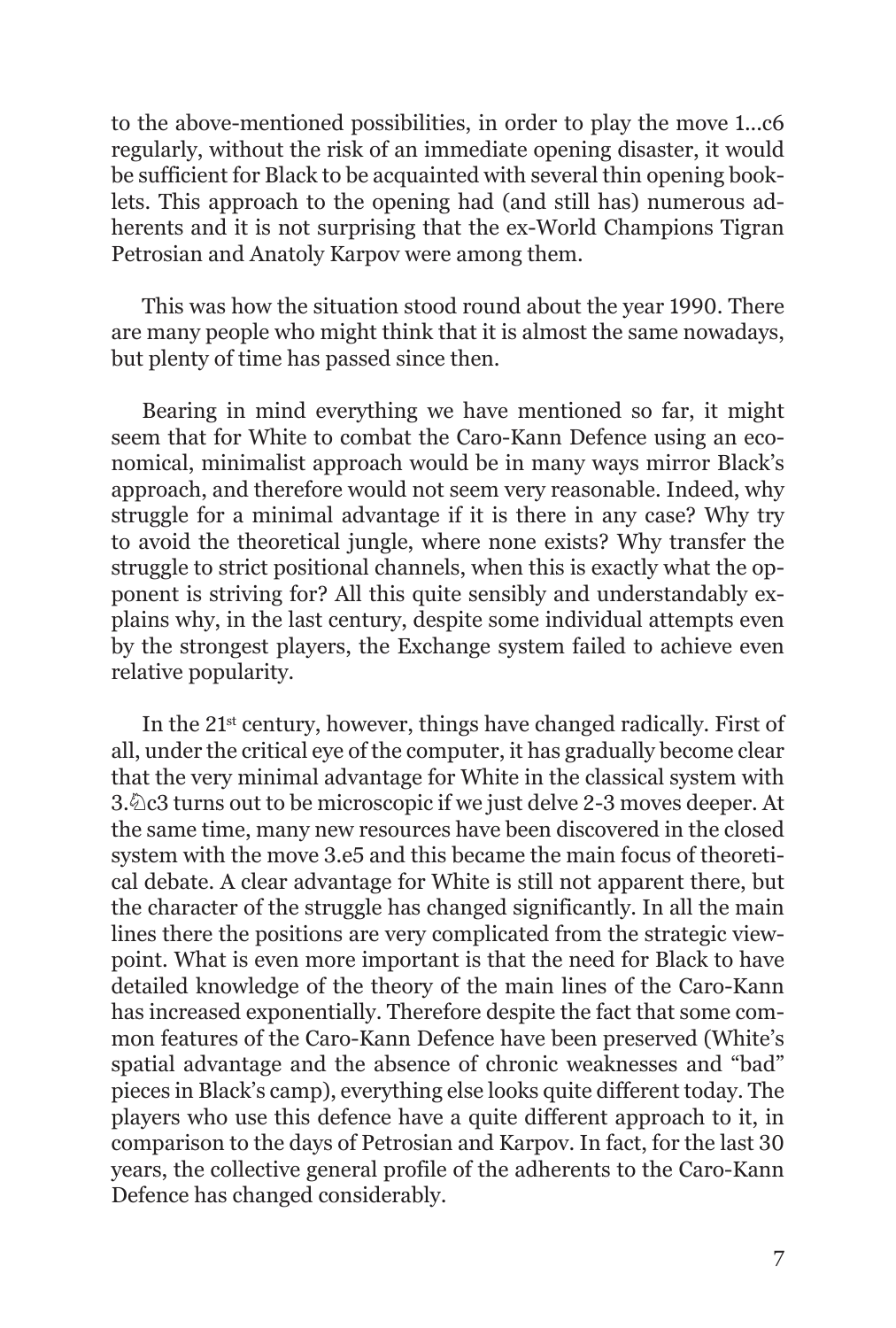This is the reason our minimalist approach against this classical opening deserves very serious attention today. This is confirmed incidentally by the fact that at present the popularity of the Exchange system (particularly after the year 2017) has increased considerably, and at quite different levels. This can be easily understood, especially if we have in mind just one name, which is Magnus. Although in practice he has tried many different variations, not all of them have become popular so convincingly.

Now we should like to apologise for repeating ourselves, but the easiest way to explain the essence of our approach is to quote the description given in the previous books of this series.

1. White controls the centre, develops quickly and castles. We DO NOT strive for a direct clash with the opponent after the first few moves in the opening.

2. We begin active operations only after the completion of our development; as a rule, these will take place in the centre and on the kingside.

3. Of course it is necessary to know the theory and to calculate the variations precisely, but in general we are striving to reach positions in which the basic strategical principles, the correct evaluation of the arising positions and the ability to choose the correct plan will be at least as important.

4. Finally, we are still fighting for an advantage in the opening. It may be just a small edge, but let's see...

Black can indeed equalise but not just anyhow ... by no means. Even at the elite level there is no consensus regarding the clearest path to equality and even grandmasters of 2700+ level often fail to cope with the problems of the opening. And besides, even if Black plays the opening successfully, White's play will be on "the bright side of equality". This is also because White's play is easier and clearer.

In most cases, depending on Black's play (the essential distinction is where he develops his dark-squared bishop), one of two basic pawn structures will arise. One is traditionally named the Carlsbad structure and it often arises with colours reversed. This is when Black places his pawn on e6 at some point and develops his bishop to e7 or d6. The second possible pawn structure that may arise is when Black fianchettoes his dark-squared bishop. This is quite similar to the previous one, but it has no special name. Meanwhile, the strategic concepts behind White's play are more or less the same: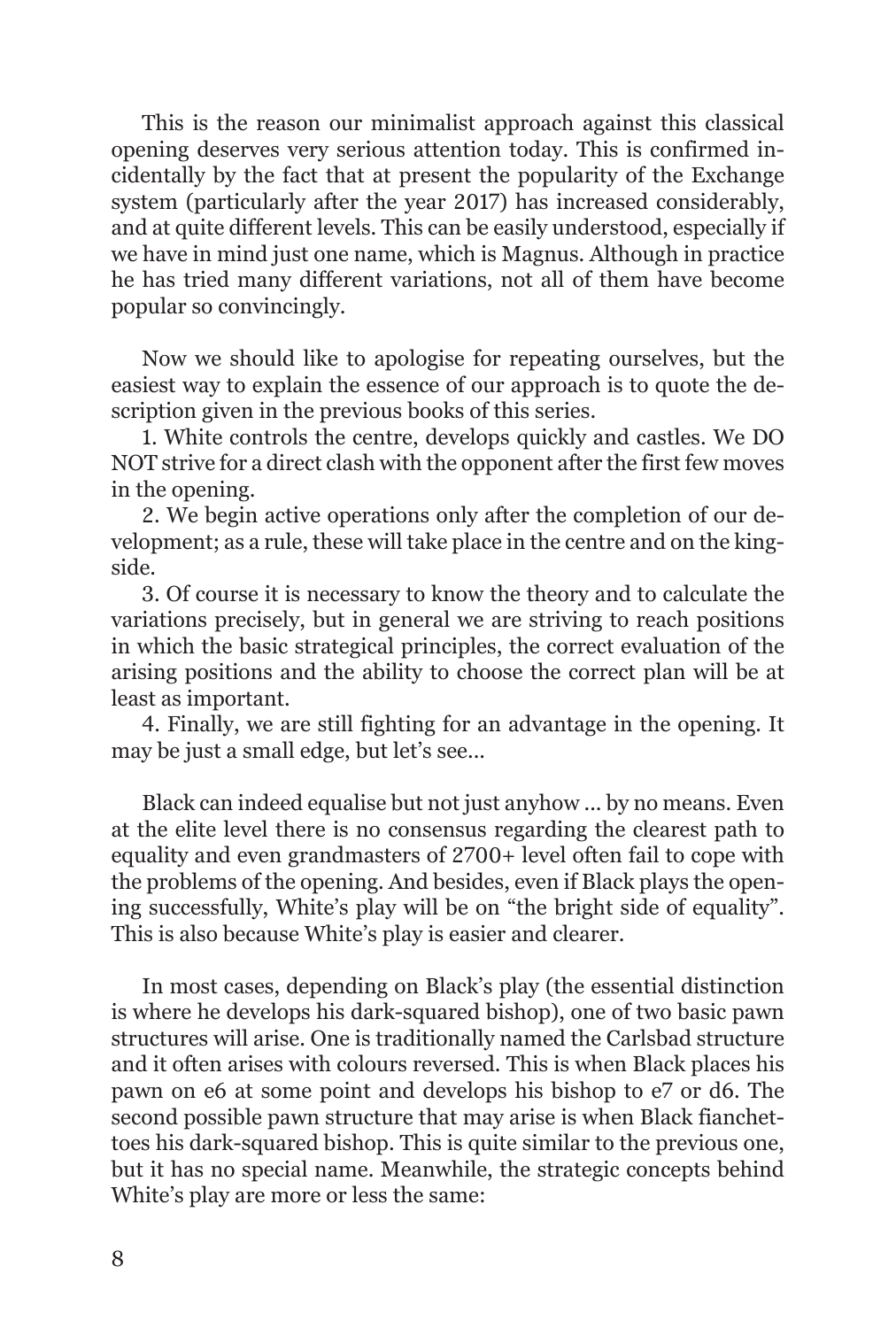1. He relies on the outpost on e5 and the semi-open e-file;

2. He prepares active operations on the kingside;

3. He tries to thwart the minority attack which Black usually begins on the queenside.

Since, despite all the latest trends, the requisite theoretical knowledge to play the Caro-Kann Defence is considerably smaller than what is required after 1...е5 or 1...с5, the authors have considered it appropriate to recommend to players with White two different schemes in the Exchange system, one with an early h2-h3 and the other without this move, and we have analysed these in two different chapters. Which one to choose is a matter of taste and from the practical viewpoint the optimal decision would perhaps be to employ them both.

> *Alexander Khalifman St Petersburg*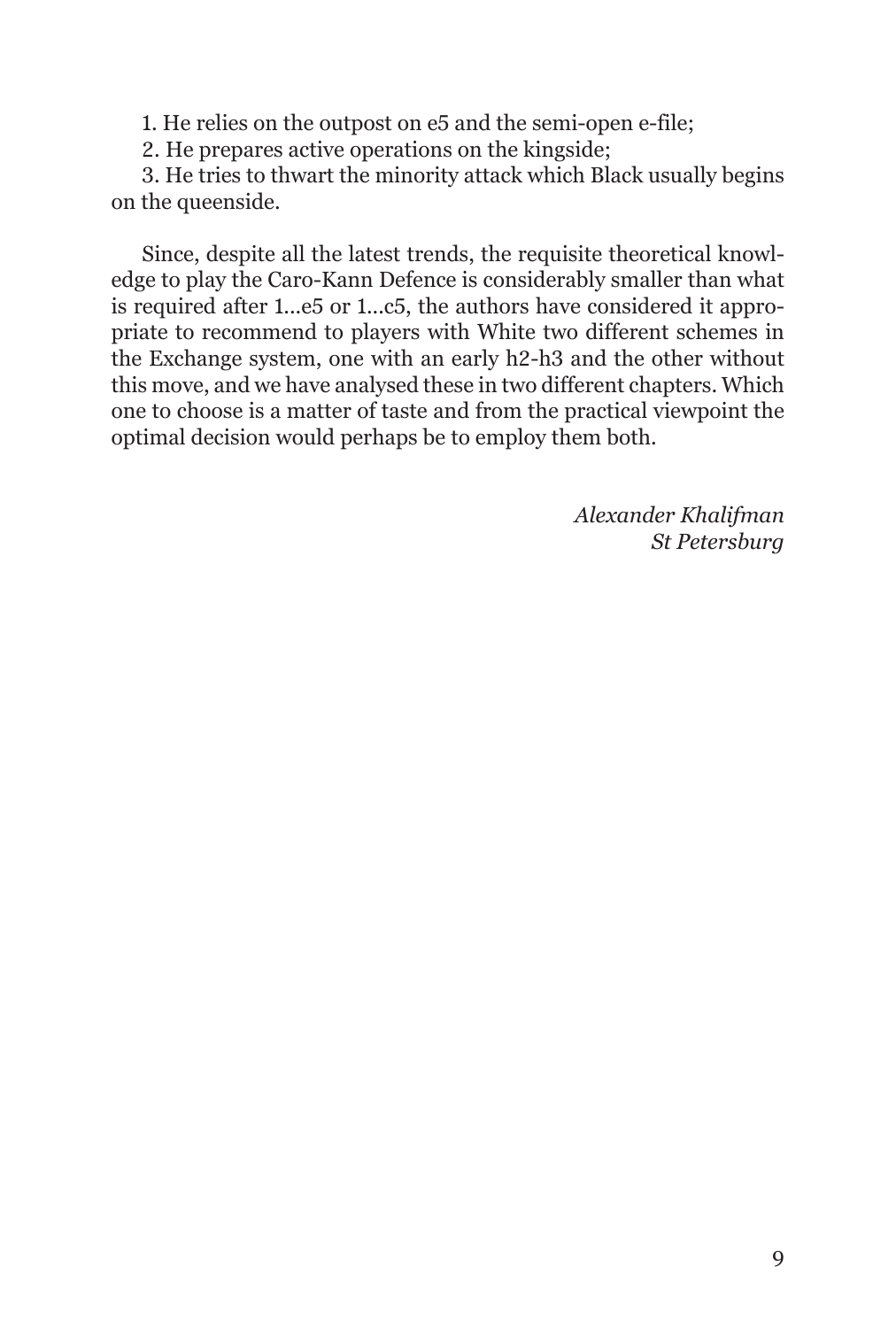## **Part 1 Setup without h3**

The main factor in the evaluation of outcome of the opening in the Exchange system against the Caro-Kann Defence is the issue of the development of Black's light-squared bishop. This is why we recommend that White should begin his piece development with the move  $\&d3$ , immediately depriving the enemy bishop of its ideal developing square on f5. After this, the way that both sides cope with the situation arising will determine the strategic features of the further struggle.

Black can try to solve this problem in three different ways:

1. The bishop has been hemmed in – so what? Won't the bishop be useful on d7 or b7? Spoiler alert: no, it won't.

2. Can't the bishop come to f5 anyway? Surely Black can eventually try to deploy his bishop on f5 after the move g6. As a sub-variation of this idea, Black can play g6 and leave his light-squared bishop on its initial square for now, first developing his kingside development.

3. If there is no access to the f5-square, the bishop might still come out to g4. In this situation White's reaction will be critical.

In Chapter One we have analysed variations in which Black refrains from the most natural and popular move  $4...\&06$ . He will hardly manage to find a better square for his queen's knight in this pawn-structure, so in these lines there will often arise transpositions to variations covered in the following chapters. Nevertheless, among the lines which may lead to original positions we should mention 4... $\delta$ f6 5.c3  $\dot{\mathbb{Z}}$ g4 (Black activates his light-squared bishop) 6.  $B$ 8  $C$ 7 (now he prevents the appearance of White's bishop on its best square  $- f4$ ). This set-up seems to be quite reasonable and if White does not react energetically Black will easily solve his opening problems. There is just one concrete problem here. If White plays 7.h3! Black will have to enter a forced variation which involves a pawn-sacrifice. This sacrifice has quite acceptable positional justification and provides Black with compensation which is almost sufficient for equality. But the key-word here is  $-$  almost.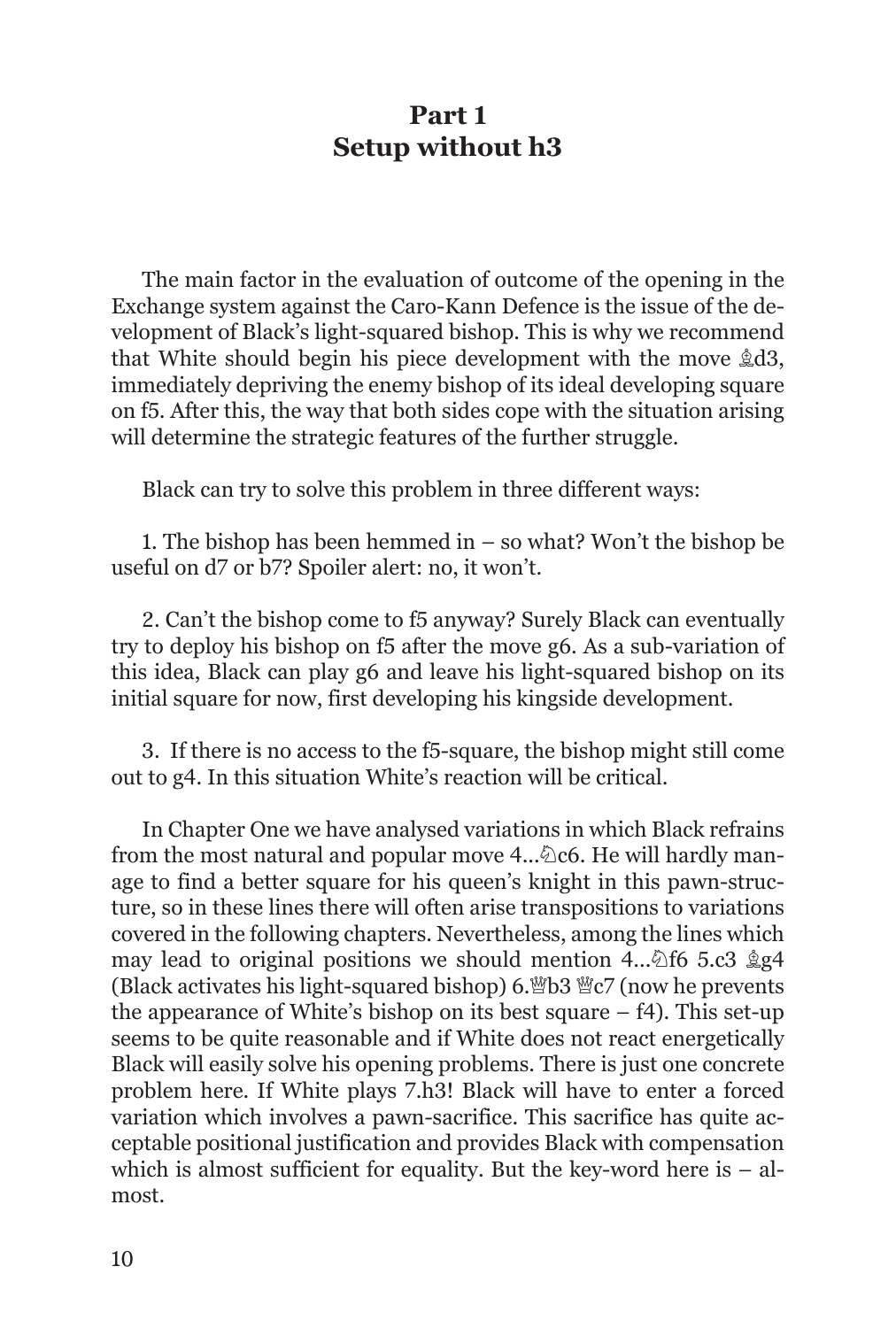Chapter Two is devoted to the analysis of some relatively rare lines arising after  $4...\&065.c3$ . Of the more or less justified attempts to fight for equality, it is worth highlighting the two moves with the king's pawn. After 5...e5, the pawn-structure changes, but the important fact is that after White's most precise reaction 6.dxe5  $\&$ xe5 7. $\&$ e2, in addition to an isolated pawn, Black will have problems with the comfortable development of his pieces. After 5...e6 instead, it is of paramount importance that Black's light-squared bishop is now cut off from the kingside and White has every chance of gradually developing a decisive attack in that sector of the board. This is especially the case if Black develops his king's knight to f6, after which his eventual counterplay on the queenside develops too slowly, while in the centre he has no counter-measures available. A more complicated situation arises if Black places his dark-squared bishop on d6 and his king's knight on e7, aiming for activity in the centre with f7-f6 and e6-e5 later. In this case it makes sense for White to forget about his kingside for a while and to try to gain space with a pawn offensive on the opposite wing of the board.

In Chapter Three we cover variations in which, after  $4...\&065.c3$  g6, Black fianchettoes his dark-squared bishop. The traditional main idea of this set-up is not that his bishop would be active on the long diagonal (White's pawn-chain b2-c3-d4 restricts its activity considerably), but with the aim of placing the light-squared bishop on the f5-square anyway. In this case however, the trade of the light-squared bishops will not solve all Black's problems. If White methodically improves his position (it is very important for him to accomplish the manoeuvre  $\mathbb{R}$  13-e5-d3, followed by a transfer of his rook along the route  $\mathbb{E}$ f1-e1e3), then the weakening of Black's kingside becomes a much more important factor than his control of the e4-square. Black also has the opportunity to try to exchange the light-squared bishops on f5 without weakening his pawn structure, for which he has to develop the king's knight on h6. However, in that case White can simply evade the exchange of bishops, and then it is not easy for Black to coordinate the action of his minor pieces.

Chapter Four is devoted to the very popular move order  $4...\&66$  $5. c3 \n\overset{\text{w}}{\llcorner} c$ . Before deciding on his own scheme of development, Black prevents White from developing his dark-squared bishop to its best square –  $f4$ . Now, together with the move 6.h<sub>3</sub>, which will be analysed in Part II, the original zig-zag manoeuvre of his queen's knight  $6.\&$  a3 a6 7. $\&$ c2 seems promising. Now Black again has a choice of develop-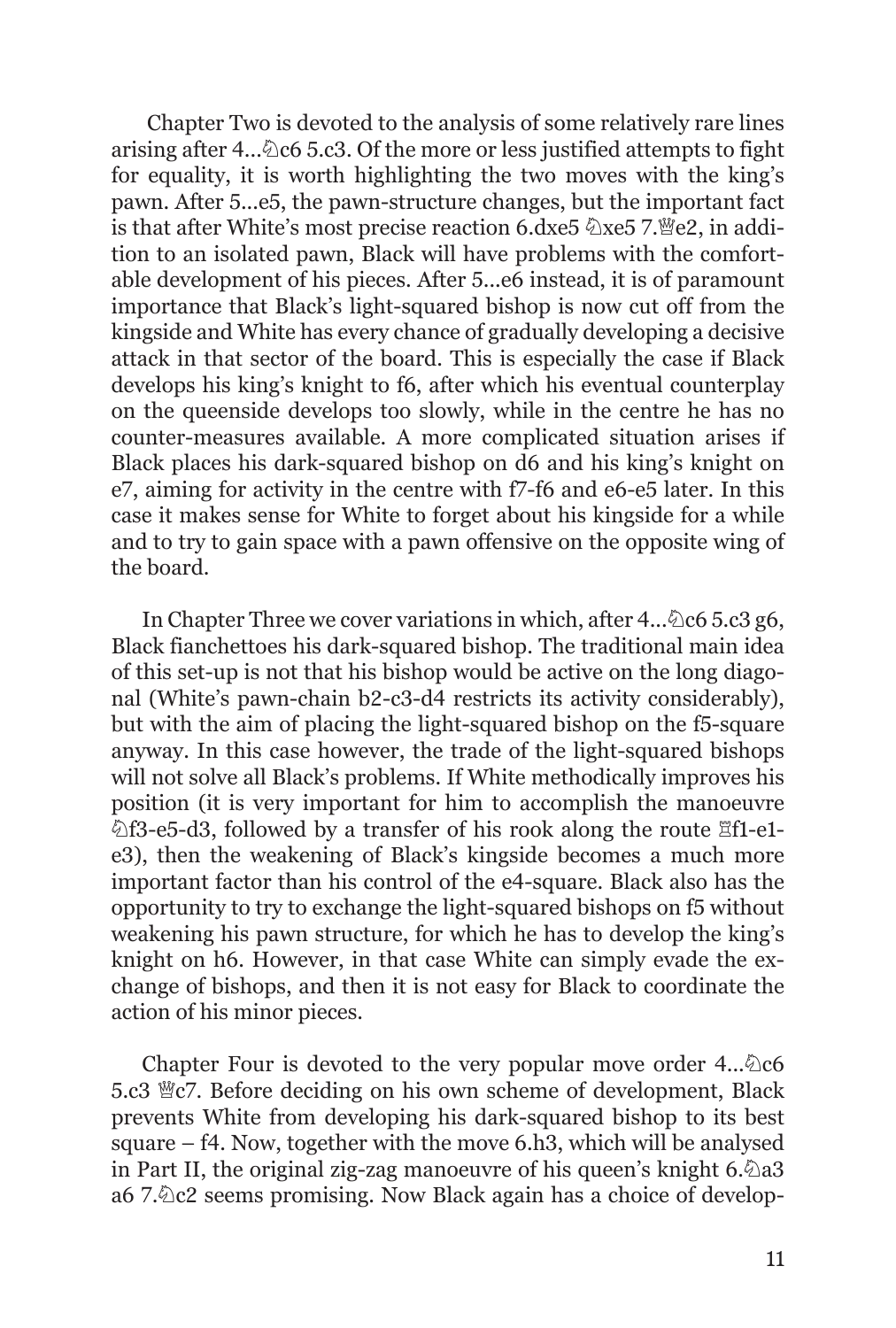ment schemes, akin to what was available a couple of moves earlier. Once again equality seems to be close, but no convincing way for him to solve all his opening problems is yet apparent. It is also important that if Black goes in for variations with an early e7-e5, leading to positions with an isolated pawn, White's knight on c2 controls the key blockading square d4.

In Chapter Five we continue to approach the main variations of the Exchange system and after 4... $\&$ c6 5.c3  $\&$ f6 6. $\&$ f4 we analyse all the moves for Black apart from his most popular and strongest move 6...  $\S$ g4. None of these sub-variations leads to equality for Black, but we should especially mention that after 6... $\mathcal{W}$ b6 7. $\mathcal{W}$ b3, the exchange of queens in one version or another does not make Black's life easier – rather the opposite in fact.

Finally, the last three chapters are devoted to the main line of the Exchange system, which is  $\overline{4...}$   $\&$  c6 5.c3  $\&$  f6 6. $\&$  f4  $\&$  g4 7. Wb3. All the variations that we have analysed in the previous chapter are doubtless important, but nevertheless Black's most serious claims to complete equalisation have traditionally been, and still are, connected with this particular order of moves.

In Chapter Six we analyse some less common ways for Black to protect his pawn on b7 (yes, Capablanca played 7... $\triangle$ a5 almost a century ago, Petrosian half a century ago and Karjakin has employed this move even today, but nevertheless White retains a slight but stable advantage relatively easily and naturally). We must also consider a computer discovery of the  $21<sup>st</sup>$  century – 7...e5!? Of course, it might be very unpleasant to encounter such an original thrust without preparation, but after studying this continuation it has become clear that following White's strongest move 8.h3!, to avoid the worst, Black has to go into a rather boring endgame, where a draw is the maximum that he can dream of. It is understandable that Black would not be happy to play a gambit variation to end up in a position like this.

Chapter Seven is devoted to the variations arising after  $7...\mathcal{C}8$ . This position of Black's queen seems to be more passive, in comparison to the d7-square, but it has one advantage, which is not immediately obvious but is very important. The eventual sortie of White's knight to the e5-square in numerous variations will not come with tempo by attacking the black queen. This leads to the possibility for Black that in the variations following 8. $\triangle$ d2 e6 9. $\triangle$ gf3  $\triangle$ e7 he will be able to transfer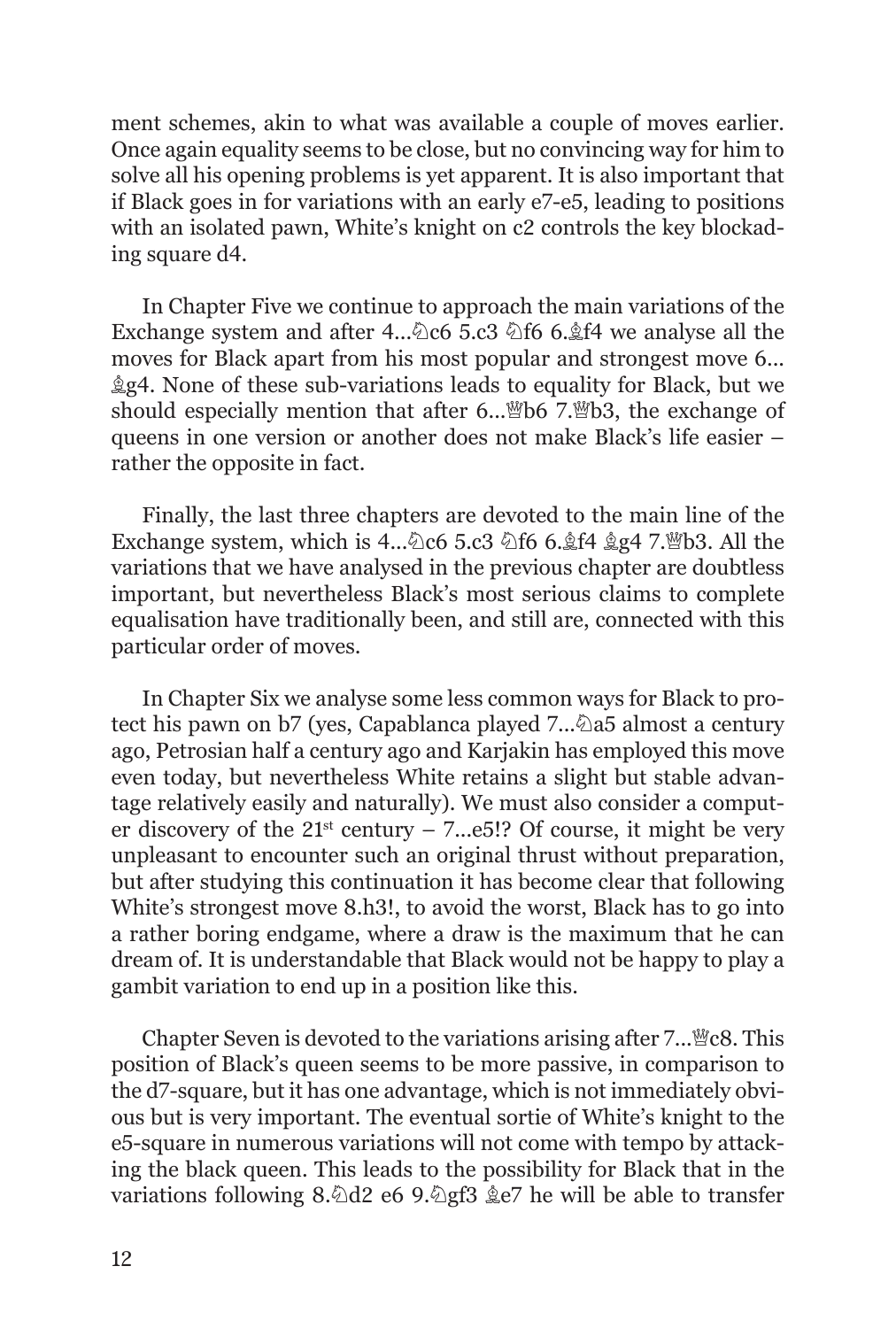his bishop via g4-h5-g6 to accomplish the strategically favourable exchange of the light-squared bishops. However, in the present century it has become evident that the fortifications of Black's king, after the exchange of bishops on the g6-square, are not completely secure. White has the possibility of using the g5-square for his minor pieces and gradually preparing an advance of his h-pawn, which promises very attractive attacking possibilities. Of course, the evaluation of the resulting positions is unclear, but Black cannot feel completely comfortable.

Accordingly the centre of attention has returned to the variation with 7... a7 (Chapter Eight). Here, after 8. and 2 e6 9. agf3 gd6 10. gxd6  $\mathcal{W}$ xd6 11.0–0 0–0, there arises what is nowadays practically the most critical position of the Exchange system of the Caro-Kann Defence. White's play is quite clear and is based on exploiting the e-file and the e5-square and increasing the pressure on the kingside. Meanwhile, Black's position remains solid and his resources to organise counterplay on the queenside should not be underestimated. It seems very likely that with time the merciless analysis of the computer will lead to an evaluation of this variation as a forced draw. We believe, however, that from the point of view of human play, this would scarcely be relevant. White's game is more comfortable and easier to understand.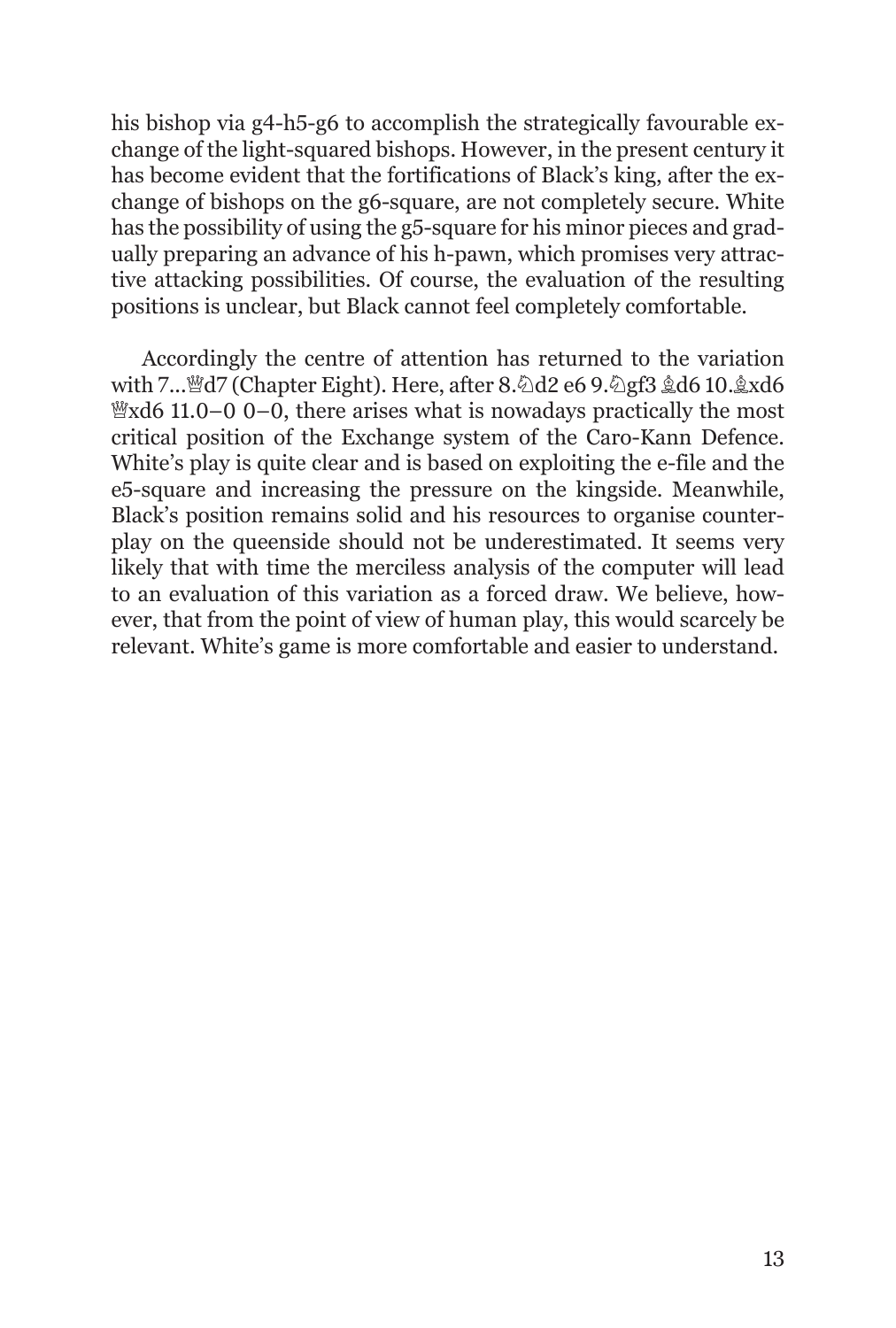

This is the basic position of the exchange variation of the Caro-Kann Defence. White prevents with his last move the development of the enemy light-squared bishop to the f5-square.

#### **4...Nf6**

About Black's main response here  $4...\&06$  – see the following chapters.

His alternatives lead only very seldom to original positions.

4...e6 5. 2f3  $&$ d6 (about 5...  $\text{\&}$ f6 6.c3 – see 4... $\text{\&}$ f6; 5... $\text{\&}$ c6  $6. c3 -$  see 4... $\&0c6$ )  $6.0-0$   $\&0e7$  7. b3!? 0-0 (7... abc6 8.c4 ab4 9.  $\&e2$  0–0 10.  $\&e3\pm$ ) 8.c4  $\&e6$  $9.6c3\pm$ 

4... @c7 5. 2c3!? 2f6 (The move 5...e6? would enable White to develop his pieces with tempo  $6.\&b5$  $\mathcal{W}a5+ 7.\&d2 \quad \mathcal{W}b6 8.\&f4 \quad \mathcal{W}a5+$ 9.c3+-) 6. b5 曾b6 7. gf4 @a6, Linder – Scholl, Germany 1997, 8. $\delta$ 13  $\delta$ h5 9. $\delta$ d2 g6 10.0-0  $\delta$ g7 11.Re1± Black has not castled yet and his knights are scattered at the edge of the board.

 $4...g65.$ 



About  $5...\hat{6}$  f6 6.c3 – see  $4...$ <u>කිf6</u>.

 $5...\%c6$  6.c3 – see  $4...\%c6$ .

 $5...$  $2g4$  6.0-0  $2g7$  7.c3  $0c6$ 8. f4, or 7... hf6 8. f4 0-0 9.  $\triangle$ bd2  $\triangle$ c6 10.h3 – see Chapter 3.

 $5...$  $2g7$  6.0-0  $2g4$  (6... $\&16$  7.  $\&c3 - \text{see } 4...\&16; 6...\&16$  7.c3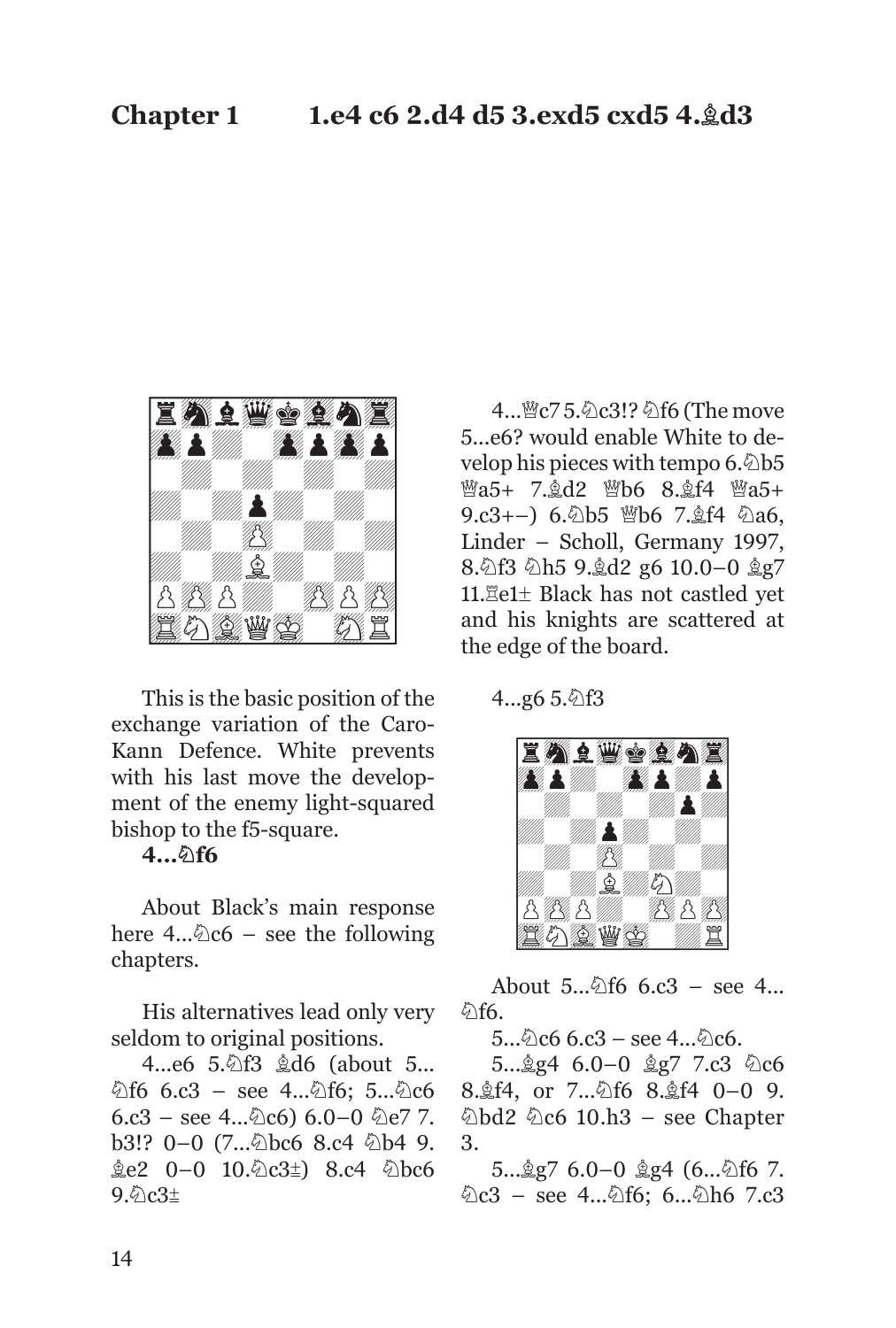0-0 8. f<sup>4</sup>  $\&c6$  9. **Ee1**, or 8... f6 9.  $\mathbb{E}e1 \quad \mathbb{E}e6 \quad 10.c4 - \text{see Chapter 3},$ variation **a**) 7.c3  $\&$  f6 (7... $\&$ c6 8. f4 \dif6 9. \dod2 – see Chapter **3**, variation **b**) 8. $\&$ f4 0−0 9.⊘bd2  $\&$ c6 10.h3 – see Chapter 3, variation **b**.

Black should better refrain from  $5...\&0h6$  6.0-0  $$f5$  7. Ee1 *gxd3* (7... g7? 8. gxh6 gxh6 9. 盒xf5 gxf5 10. h4 曾d7 11. 曾h5+-White has inflicted a double strike and wins a pawn. Black's pawnstructure is horrible and his king has nowhere to hide.) 8. xd3  $\&$ c6, Heim – Malachowski, Germany 1994. If Black manages to castle his position would be quite acceptable, so White must act aggressively:  $9.c4!$  dxc4  $10.\%$ xc4 **gg7 11.d5 公b8 12.gg5 公f5 13.g4** 公d6 14. 当a4+ b5 15. 当a3 f6 16.  $\&$ d4+– His knight penetrates to the e6-outpost and the game is practically over.

**5.c3** 



Now we will analyse in details the moves: **A) 5...e6, B) 5... Qc7, C) 5...Bg4**.

About  $5...\&0.66$  6. $\frac{6}{4}$ f4 – see Chapters 5-8.

5... 幽b6 6.h3



About  $6...\&c6$  7. $\&f3$  g6  $8.\&c2$  $\&g7\,9.0-0\,0-0\,10.\n\equiv 1 - \text{see } 6...$ g6.

Following  $6 \dots \& d7$  7. e2 g6 8. ඩි13 ĝg7 9.0–0 ඩිc6 10.ඩිbd2 0–0 11. $\&$ b3 $\pm$ , White controls all the important squares in the centre, while Black would have great problems to organise any meaningful counterplay.

6...g6 7. gc2 gg7 8. hf3 0-0 9. 0-0 ©c6 10. Ee1 Ee8, Kraemer -Klose, Schloss Schney 1999. Here, White can maintain a slight but stable edge with the line: 11.2a3  $&d7$  12. De5± Black can hardly make his light-squared bishop useful and he would have great difficulties to organise any active play.

5...g6 6. t3 \$g7 (about 6...  $\&c6$  7. $\&f4 - \text{see Chapter 3}$  7.0–0 0-0 8. $\frac{1}{2}$ f4  $\frac{1}{2}$ g4 9. bd2  $\frac{1}{2}$ h5 (about  $9...\&c6 10.h3 - \text{see Chap-}$ ter 3, variation **B**) 10. **@e3** @d6 11. h3 ge6 12. Re1 9c6 13. 9b3 f5 14. Nc5 Bc8, Alonso Garcia – Sariego Figueredo, Holguin 1991. Here, it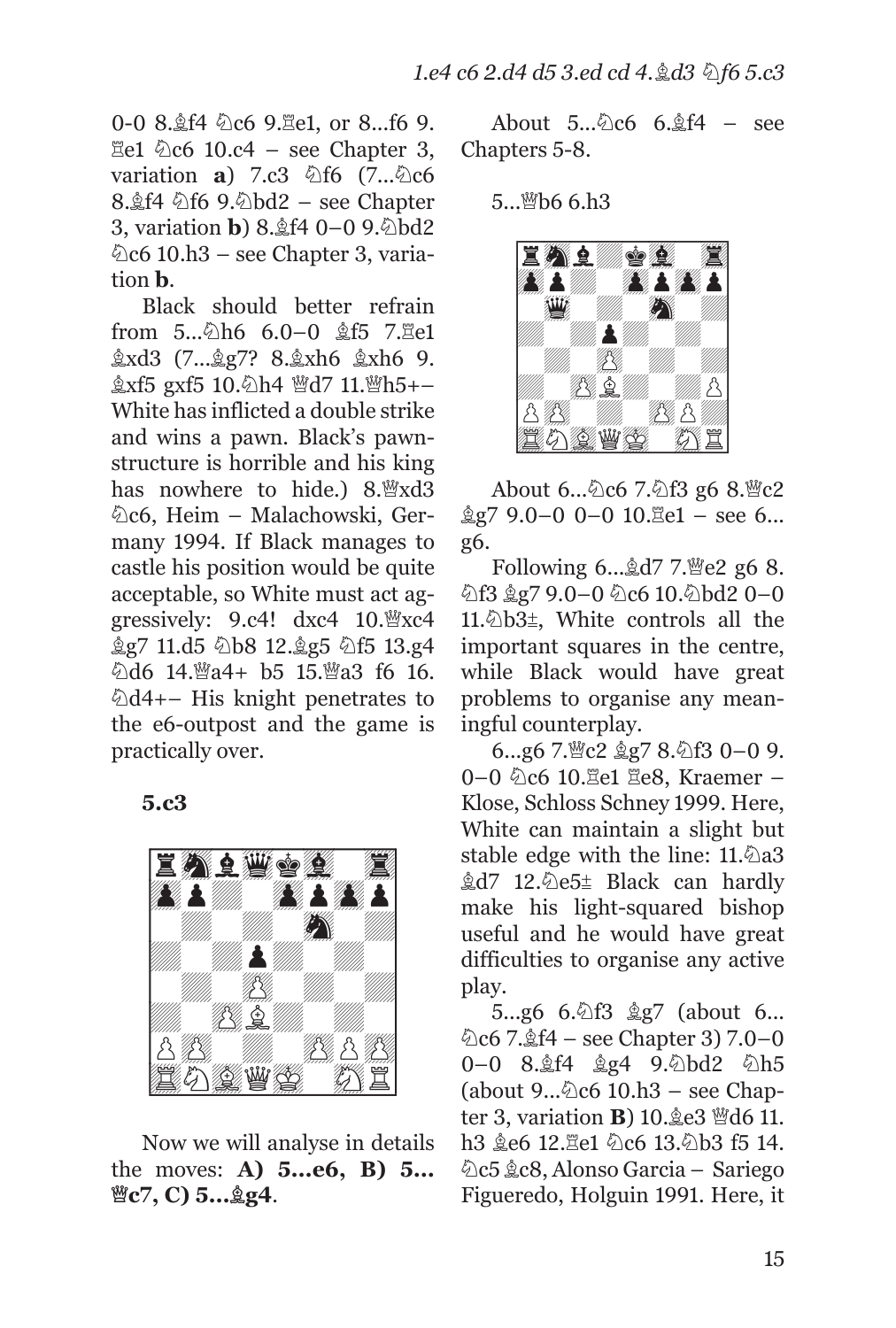## *Chapter 1*

would be very logical for White to occupy the e5-square with the line: 15.2b5 2f6 16.2d3± He dominates over the e5-outpost with his knights, while the enemy knight can be ousted from the e4 square with the move f2-f3. Black's backward e7-pawn would need permanent protection.

#### **A) 5...e6**

Black closes voluntarily his light-squared bishop on c8 and will suffer for long because of that.

**6.Nf3** 



**6...Bd6**

About  $6...\&0c6$  7.0-0 – see Chapter 2.

The move  $6 \ldots \& 82$  is not so active.  $7.0-0$   $0-0$   $8.$   $\frac{8}{10}$   $\frac{1}{2}$   $\frac{1}{2}$   $\frac{1}{2}$   $\frac{1}{2}$   $\frac{1}{2}$   $\frac{1}{2}$   $\frac{1}{2}$   $\frac{1}{2}$   $\frac{1}{2}$   $\frac{1}{2}$   $\frac{1}{2}$   $\frac{1}{2}$   $\frac{1}{2}$   $\frac{1}{2}$   $\frac{1}{2}$   $\frac{1}{2}$   $\frac{1}{2}$   $\frac{1}{2}$   $\frac{1$ වි.c6 9. £f4 වි.h5 10. £e3 £d6 11. වි.e5 hf6 12. g5 h6 13. gh4 ge7, Ortiz -Mpinganjira, Tromsoe 2014. Now, White can provoke a weakening of the enemy kingside with the  $line: 14 \& c2 \& c7 \quad 15 \& d3! \& e4$  16. xe7 2xe7 17. 2d2 f5 18. Me2 ©c6 19.©df3± His knight on e5 is very powerful, while Black will have great problems to activate his bishop. White maintains a stable advantage.) 9. f4 a6 10. a4 b6 11. Nbd2 Bb7, Welker – Kuschmann, Neustadt an der Weinstrasse 2020. He dominates completely in the centre and can begin an attack against Black's king with 12. Ne5 Rc8 13.Re3ƒ White's rook will go to the g3-square, or to h3, and Black will suffer, since he has no counterplay whatsoever.

**7.0–0 0–0 8.Bg5** 



Black does not have a bishop on e7 and White exploits that by pinning the enemy knight.

#### 8... 2hd7

About 8...h6 9. h4 hbd7 10.  $\mathbb{E}e1 - \text{see } 8$ .  $\Diamond \text{hd}7$ .

#### **9. ge1 曾c7**

About  $9...h6$  10. $h4$   $Wc7$  11.  $\delta$ \bd2 – see 9...\cvg\c7.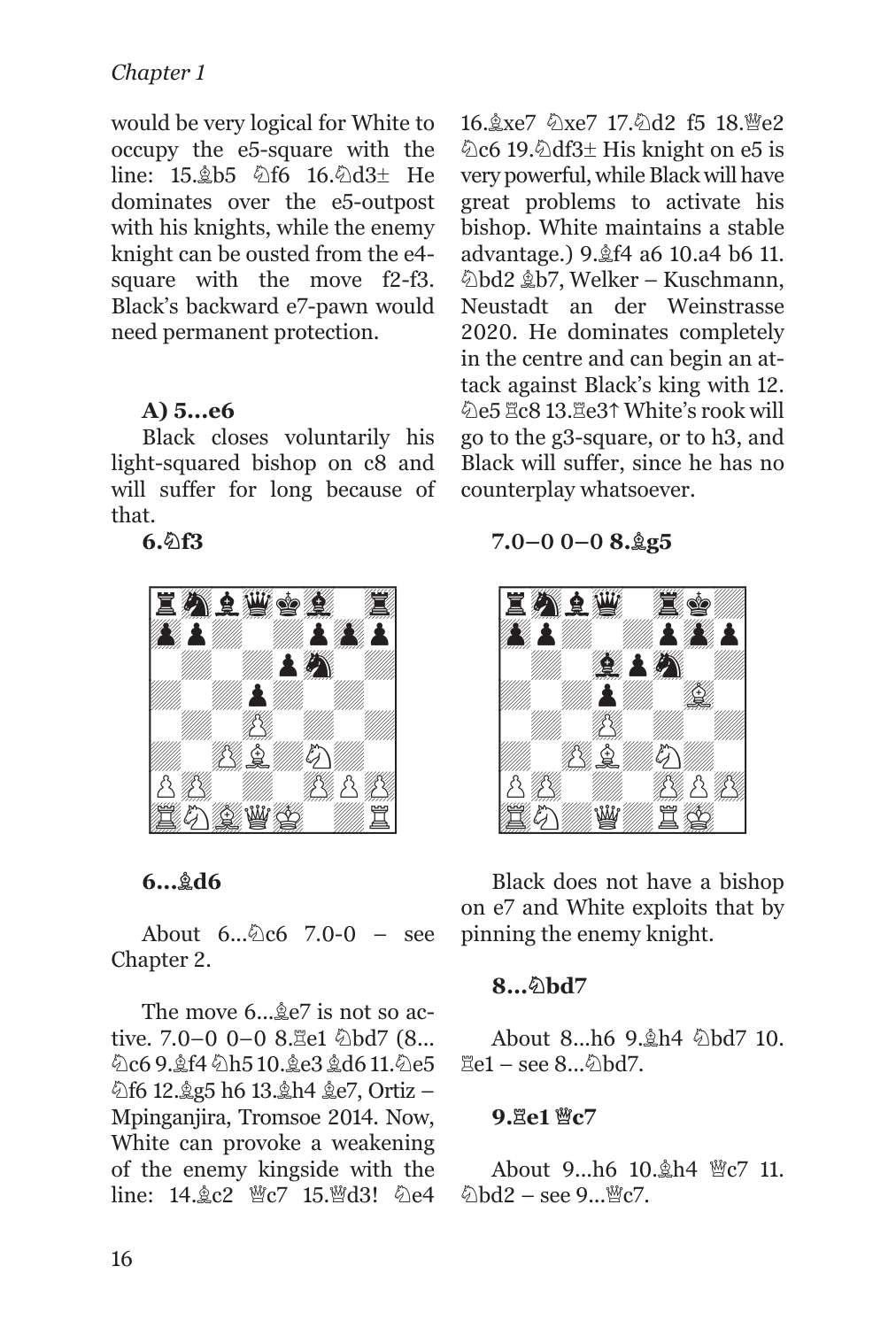10. hd<sub>2</sub>



#### **10...h6**

As for 10...b6 11. ie2  $$b7 12$ .  $\&e5$  h6 13. $\&h4$  – see 10...h6.

#### **11.Bh4 Ng4**

11...b6 12. @e2 gb7 13. @e5 hh7 14.f4 %xe5 15.fxe5 \$e7 16.\$xe7  $\mathcal{W}$ xe7 17. $\mathbb{E}$ f1 $\pm$  Black is faced with great defensive problems on the kingside and the following developments just confirmed this evaluation. 17... 2g5 18. H f5 19. exf6  $\mathbb{R}$ xf6 20. $\mathbb{R}$ xf6 gxf6 (If Black captures on f6 with his queen, White's rook would enter the actions with tempo, while Black would remain with a backward pawn on e6 and a permanent weakness on the e5 square.) 21.h4 公h7 22. ie3 e5 23.  $\mathbb{W}$ xh6+– Megaranto – Tran, Ho Chi Minh City 2009.

#### **12.Nf1 e5 13.Bf5±**  (diagram)

Black would hardly manage to maintain the material balance here without compromising the



pawn-shelter of his king. **13...h5**, Mourao – Costa, Rio de Janeiro 2014, **14.h3!** 2h6 15. xd7  $\&$ xd7 **16.dxe5**  $\&c5$  **17.** $\&c3$ **+– Black's** position is hopeless. He is a pawn down, his weaknesses on h5 and d5 are practically impossible to defend and his king may easily come under a crushing attack.

#### **B**) 5...曾c7

Black prevents the appearance of the enemy bishop on f4.

#### **6.h3**



White, in his turn, thwarts the development of Black's lightsquared bishop.

#### **6...e6**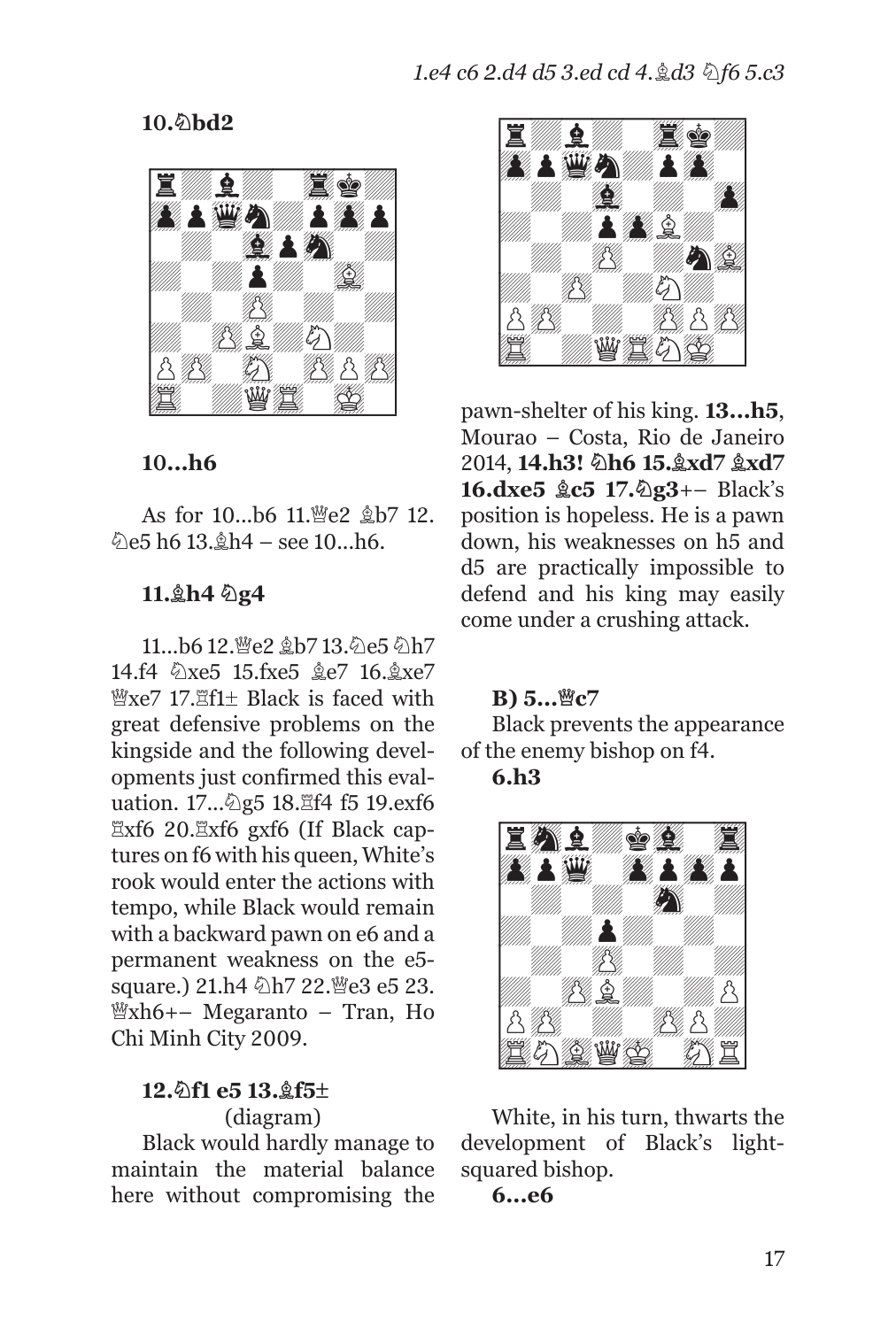## **Index of Variations**

## **Chapter 1 4.Bd3**

| A)             |                                          |
|----------------|------------------------------------------|
| B)             |                                          |
| $\overline{C}$ | $5\&g4\;6.\&b3\; \; \; \; \; \; \; \;20$ |

## **Chapter 2 4. ad3 2c6 5.c3**

|             | A) 5e5 6.dxe5 ②xe5 7.曾e2 曾e7 8.奠e3 ②xd3+ 9.曾xd3 26 |
|-------------|----------------------------------------------------|
|             |                                                    |
| <b>B1</b> ) | $6\&d67.0-0$ $\&qe78.\&e1\dots\dots\dots 30$       |
| B2a)        | 7 2f6 8. g5 曾c7 9. 骂e1 32                          |
| B2b)        | $80-09$ . $7e1$ 35                                 |
|             |                                                    |

#### Chapter 3 4. http://ed. 5.c3 g6 6. html

|             | B1) $7\&0.68.0-0$ $\dots$ $\dots$ $\dots$ $\dots$ $\dots$ $\dots$ $43$ |  |
|-------------|------------------------------------------------------------------------|--|
| <b>B2</b> ) |                                                                        |  |

## Chapter 4 4. d3 0c6 5. c3 ec7 6. 0a3 a6 7. 0c2

## **Chapter 5 4.Bd3 Nc6 5.c3 Nf6 6.Bf4**

|    | B) $6\&067.\&03\ldots\dots\dots\dots\dots\dots\dots\dots\dots\dots\dots 74$ |  |
|----|-----------------------------------------------------------------------------|--|
|    |                                                                             |  |
|    | C1) 7gd6 8.gxd6 曾xd6 9. gf3 0-010.0-0 gd780                                 |  |
| C2 | 10e582                                                                      |  |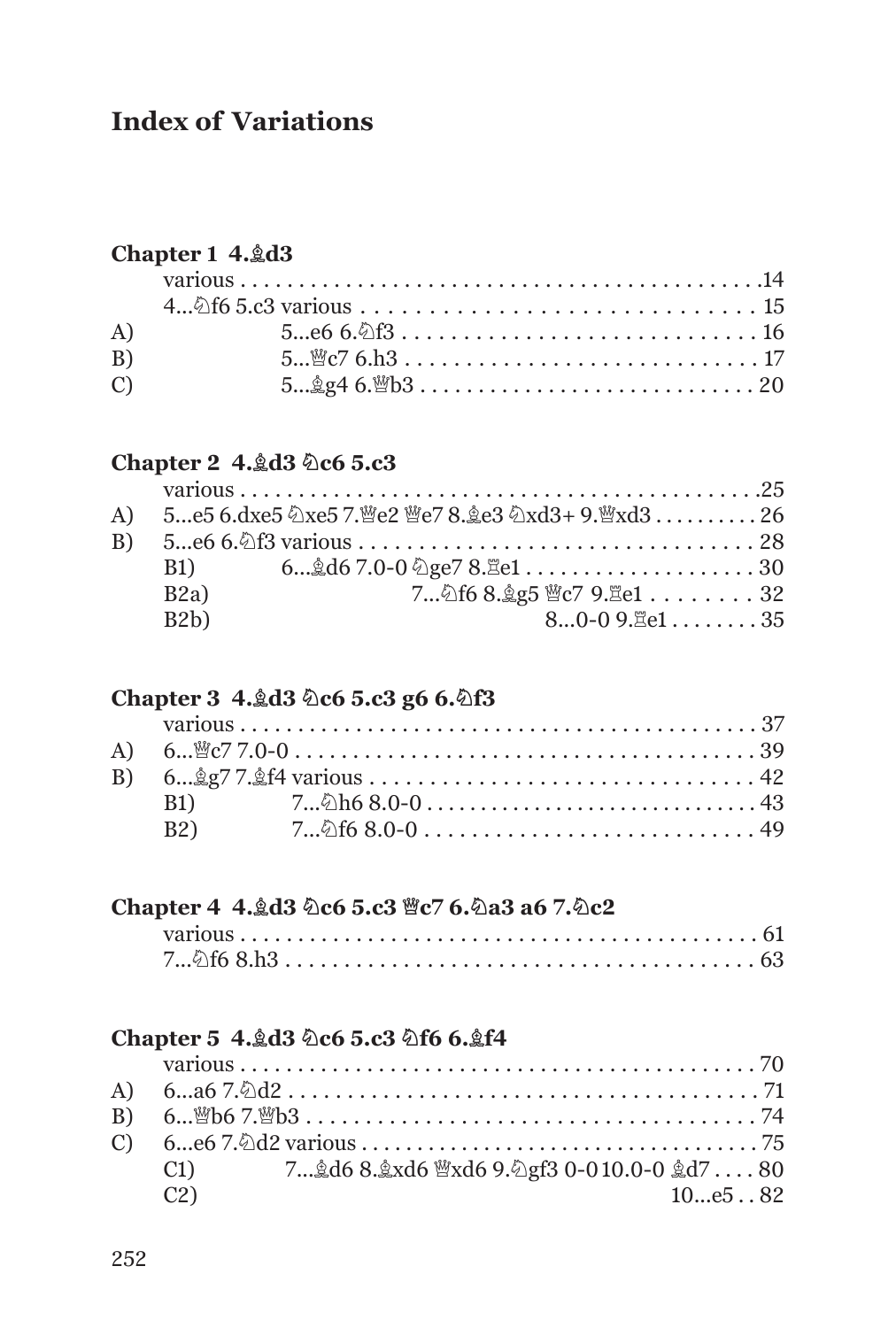#### Chapter 6 4. ad3 **Dc6 5.c3 Df6 6. af4 ag4 7. mb3**

| <b>B1</b> ) |                           |  |
|-------------|---------------------------|--|
| <b>B2</b> ) | $9\&0.010.\&0.3$          |  |
| <b>B3</b> ) | $9$ $810.$ $13$ $13$ $15$ |  |
| <b>B4</b> ) | $9$ Mb6 10.a4 97          |  |
|             |                           |  |

#### Chapter 7 4. d3 2c6 5.c3 2f6 6. t4 gg4 7. hb3 曾c8 8. 2d2

#### Chapter 8 4. d3 2c6 5.c3 2f6 6. t4 gg4 7. mb3 md7 8. 2d2

| A)          |                                            |  |
|-------------|--------------------------------------------|--|
| <b>B1</b> ) | 9 d6 10. xd6 \'xd6 11.0-0 0-0 12. Zae1 117 |  |
| B2)         | 12.耳fe1 124                                |  |

## **Chapter 9 4. ad3**

#### **Chapter 10 4. ad3 2c6 5.c3 2f6 6.h3**

|    | 80-0 9. Hel various 147                   |
|----|-------------------------------------------|
| A) | 9 $h6 10.$ hd $2 \ldots$ 149              |
| B) | 9 $\mathcal{C}$ 7 10. $\mathcal{L}$ g5154 |